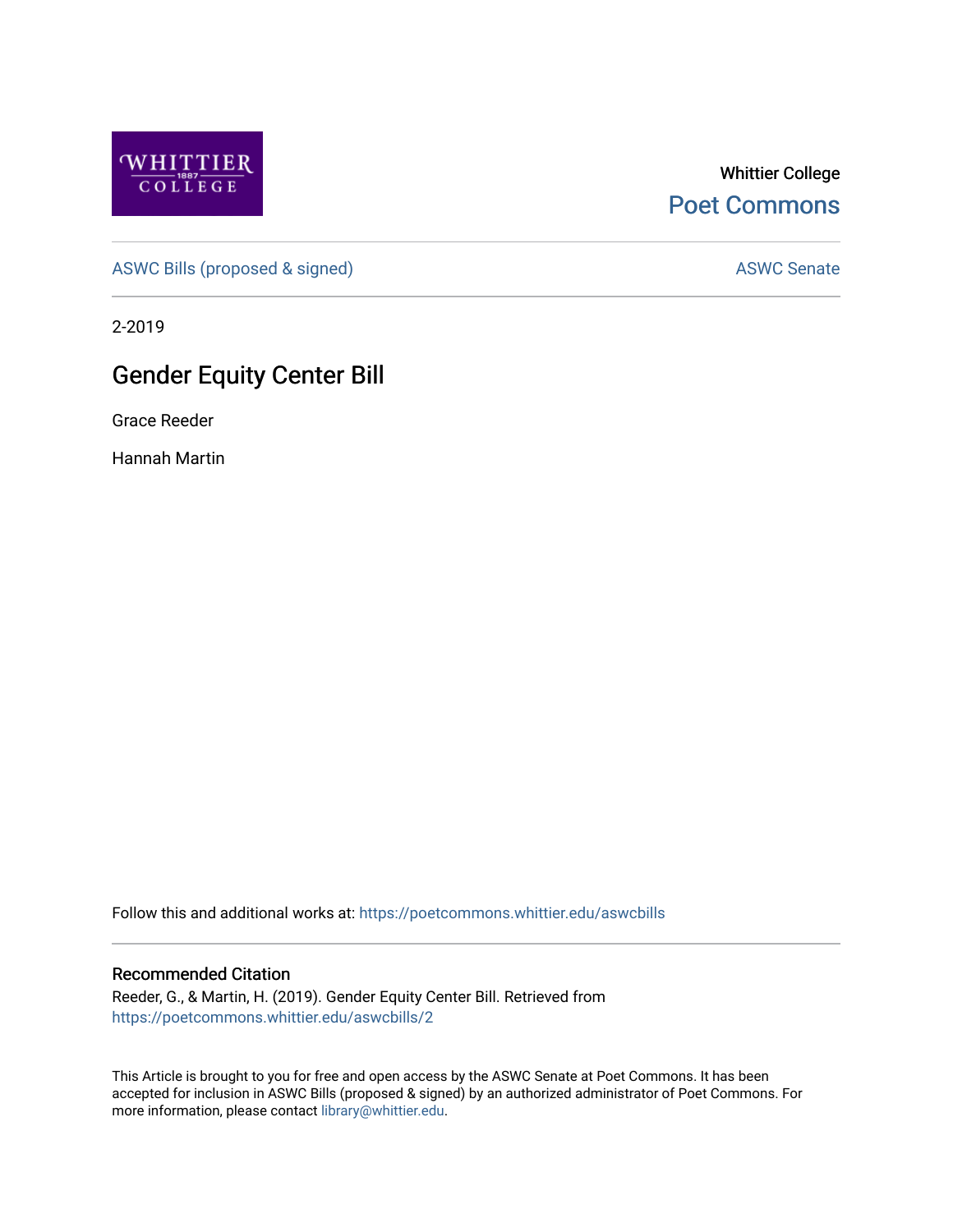

Gender Equity Center Bill Author: Grace Reeder Co-Author: Hannah Martin

WHEREAS, this initiative was brought forward thanks to the community organizing of former ASWC Secretary (2017-2018) Hannah Martin,

WHEREAS, a Gender Equity Center was discussed in depth among the ASWC Senate Table throughout the Spring 2018 semester,

WHEREAS, the discussion of a Gender Equity Center was discussed in depth at the following ASWC Senate meetings:

- I. On February 26th, 2018, where it was stated by former Sec. Martin: "I have done some research on Women's Centers at similar institutions and have found that out of 5 institutions, 3 had either a Women's Center or Gender Equity Center. If they did not have a Gender Equity Center or Women's Center, they had a well established Gender Studies minor. So we have some work to do. I think a Gender Equity Center would be a better move because it would be a space for LGBTQ advocacy and different gender identities. I also found that the Gender Equity Center at Pomona College was started by a student initiative! A student wrote a letter to admin because the climate on campus was difficult for women and they had a center within a year. Is anyone getting ideas? Because I'm getting ideas."
- II. On March 12th, 2018, where it was stated by former Pres. Bryceton Scurr: "Meeting with Dean Perez earlier this afternoon. Discussed gender equity center, recognizing student leaders… Dean Perez has spoken with President Herzberger, whom has not heard anything about such a center in her time here. However, they are open to continued conversations and hearing something in the form of a bill. Dean Perez suggested it would probably gain the most traction with a new college president. With a new president, there is a strategic planning process, and a gender equity center could be born from that."
- III. On April 7th, 2018, where it was stated by former Sec. Martin: "I met with Dr. Kaufman and she passed the statement on the Gender Equity Center on to the faculty senate-board. They have suggested some questions focusing on where resources will come from for this center and who should be involved. At their suggestion, I will be meeting with Jenny Guerra this Thursday. Next I plan on meeting with HR and Dean of Students administrative members."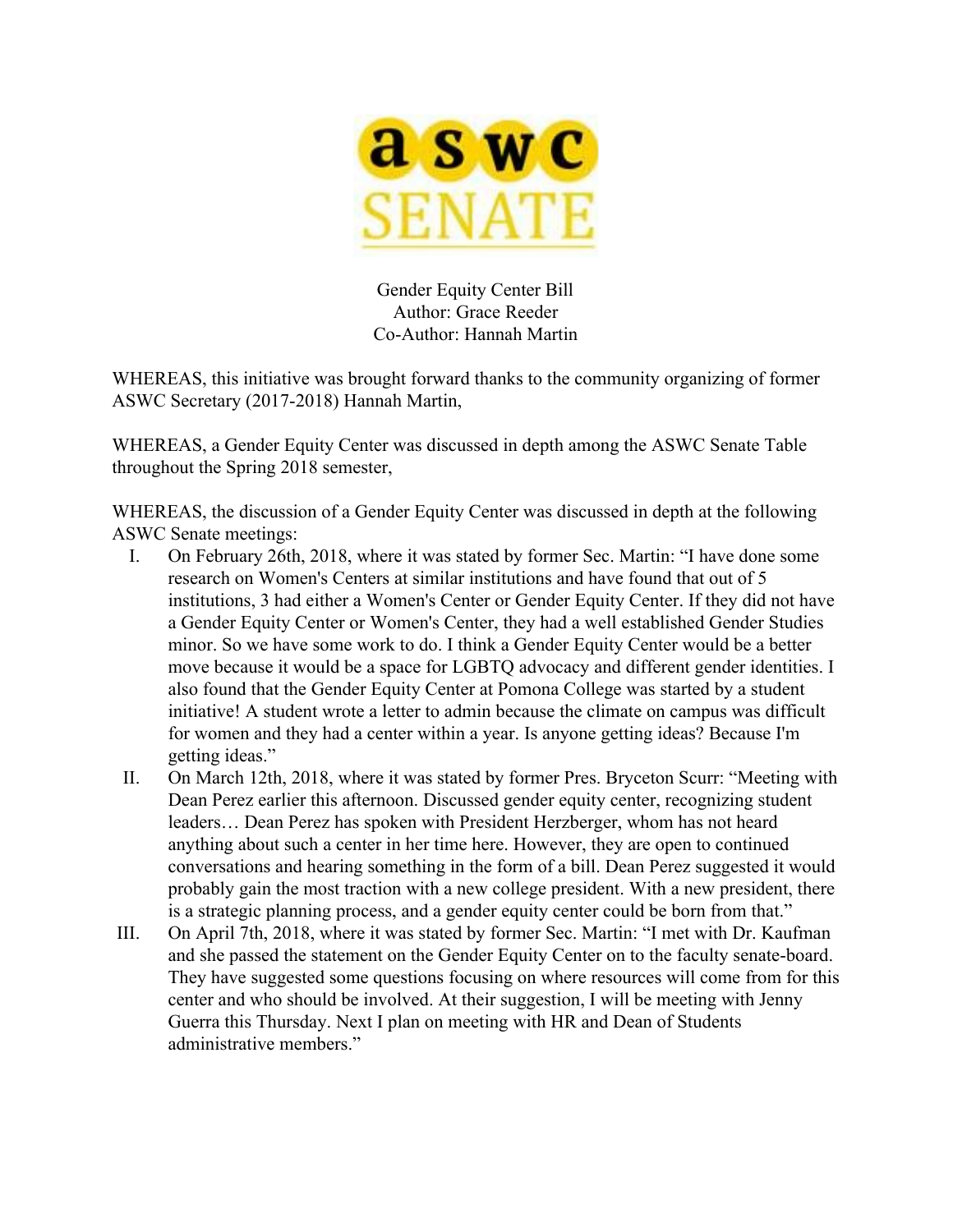- IV. On April 30th, 2018, where it was stated by former Sec. Martin that a task force will be created and will consist of "Grace Reeder, Yvan Monreal, Kole Joachim, Nick Segura, Sam Johnson, Emily Olague, Detrick Manning and any students that are interested!"
- V. In various other meetings, like throughout consultations with constituents, it became apparent that during the discussion of establishing a Gender Equity Center occurred multiple times throughout 2017-2018 ASWC Senate Table.

WHEREAS, in meeting with Vice President of Student Life, Chair of the Faculty Executive Committee, Director of Student Rights and Responsibilities and Lead Title IX Investigator, Director of Campus Safety, Executive Director of Human Resources, and executive members and/or staff involved in the Women's Leadership Association, Feminist Coalition, and the Trans Task Force, a general consensus has been established that a Gender Equity Center is needed and would address many concerns about the safety and rights of students, faculty, and staff,

WHEREAS, Audre Lorde stated "without community, there is no liberation" and that it is important for there to be designated safe spaces for our campus community to access without fear,

WHEREAS, there are detrimental effects associated with experiencing or witnessing acts of sexual or gender-based violence (SGBV) and without adequate care and resources, these can have adverse effects on a person's ability to thrive in an academic environment,

WHEREAS, Title IX requires schools to "proactively prevent and respond to claims of sexual harassment, sexual violence, and other forms of gender-based violence, retaliation, discrimination, and have an impartial and prompt process for investigating and adjudicating reported cases" and that the primary location for a student at Whittier College to access resources relating to sexual and gender-based violence is through administrative facilities,

WHEREAS, having a primary location, such as a Gender Equity Center (GEC), for students to access resources related to gender-based issues such as sexual and domestic violence, women's empowerment, and women's health, as well as violence against men, and the rights of those of LGBTQIA+, would be provided by a Gender Equity Center and would improve accessibility to those resources,

WHEREAS, a large majority of college campuses have locations similar to a Gender Equity Center, and Whittier College is demonstrably behind the curve when it comes to providing accessible resources relating to issues of gender-based discrimination and violence,

WHEREAS, we believe Whittier College administration should dedicate increased resources and access to these issues,

WHEREAS, the HEDS Sexual Assault Climate Survey from the 2015-2016 school year shows that a large portion of students, primarily those identifying as female, are unaware of Whittier College's confidential resources for sexual assault and where to locate them on campus, thus demonstrating the need for a centralized location that provides these resources,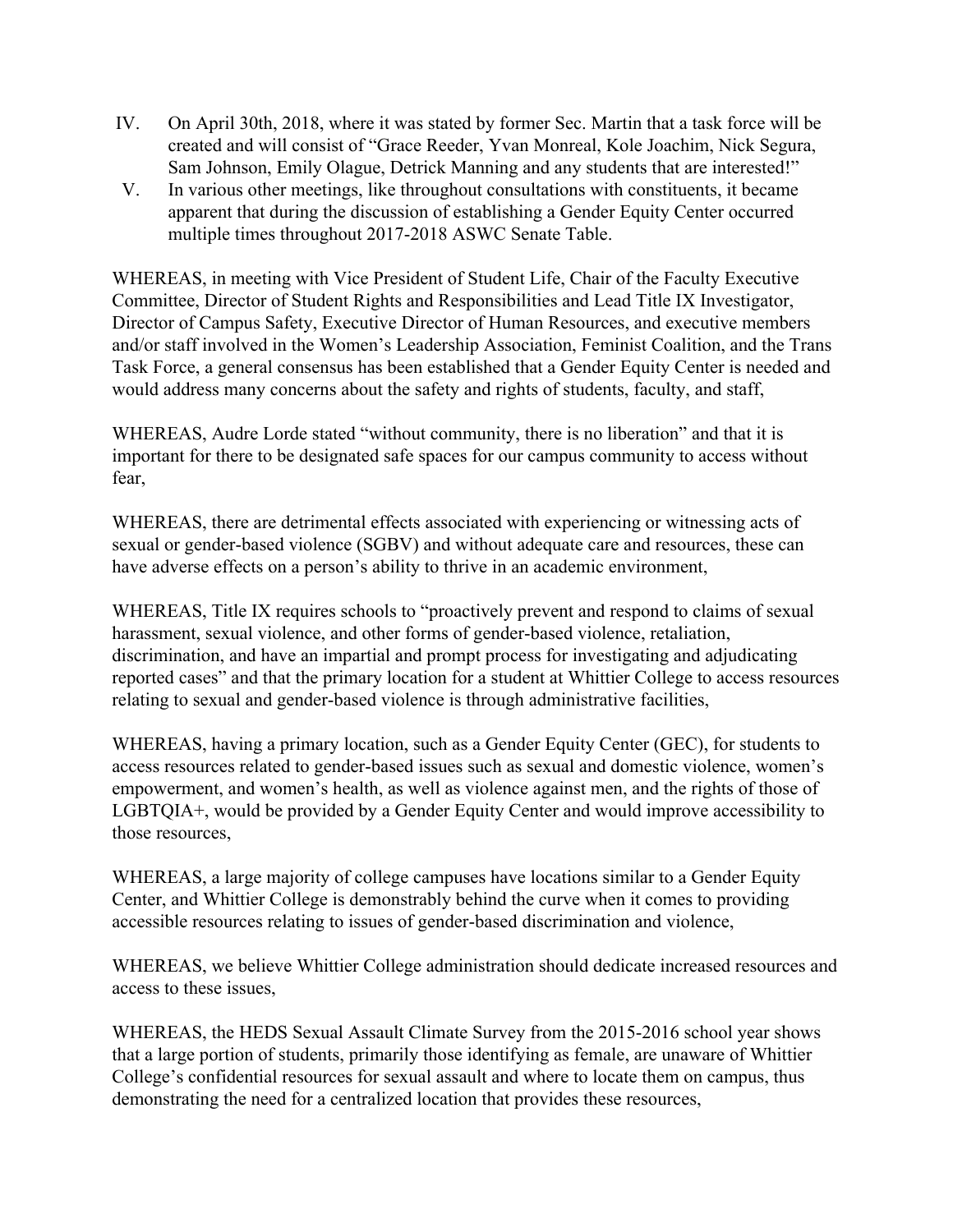WHEREAS, having the office of the Title IX lead investigator and coordinator located in the Dean of Students office, meaning students, in order to access important resources pertaining to their trauma, have to enter administrative buildings, may hinder many students from seeking the help they need,

WHEREAS, Gender Equity Centers on other college campuses provide the following:

- I. Penn State (Student Affairs): "supports students who have been impacted by sexual violence, relationship violence, stalking, harassment, and other campus climate issues. GenEq staff provide education, advocacy, referrals, and crisis intervention/support counseling. All services are free and confidential."
- II. Occidental College: "The mission of the Center for Gender Equity is to address the needs of women, men, non-binary, agender, and transgender members on campus by providing support, advocacy, and programming that promotes awareness, personal empowerment, mutual respect, and equity. The CGE provides a gathering space for all students at Occidental College to study, relax, plan activities, and receive resources on issues regarding gender, sexuality, identity, and the diverse community of Occidental."

WHEREAS, it is the hope that the creation of a Gender Equity Center on campus would function in a manner similar to some of the examples provided,

WHEREAS, creating a safe space on campus for students to access resources relating to gender issues would improve the availability of resources provided to students and could potentially reduce the occurrence of sexual and gender-based discrimination or violence that occurs on the Whittier College campus,

WHEREAS, it is the hope that a Gender Equity Center could also serve as the primary location for hosting events related to gender issues, such as those put on by groups on campus like the Office of Equity and Inclusion (OEI), and the Violence, Intervention and Prevention (VIP) Club,

WHEREAS, the ASWC Senate will have a significant sum of money in its Reserve Account, which is intended for campus improvement projects following the end of the academic year and could provide funding for some of the start-up costs associated with a Gender Equity Center and that this initial funding could help push this initiative to the forefront of priorities needed to be addressed by Whittier College,

WHEREAS, the ASWC Senate provides a significant amount of funding to initiatives that improve the campus, some of which should already be provided by the college, and it is important to recognize that student initiative is often the driving force in initiating positive change on campus,

WHEREAS, Whittier College is lacking when it comes to providing the necessary resources that would help reduce the occurrence of sexual and gender-based violence or discrimination on campus,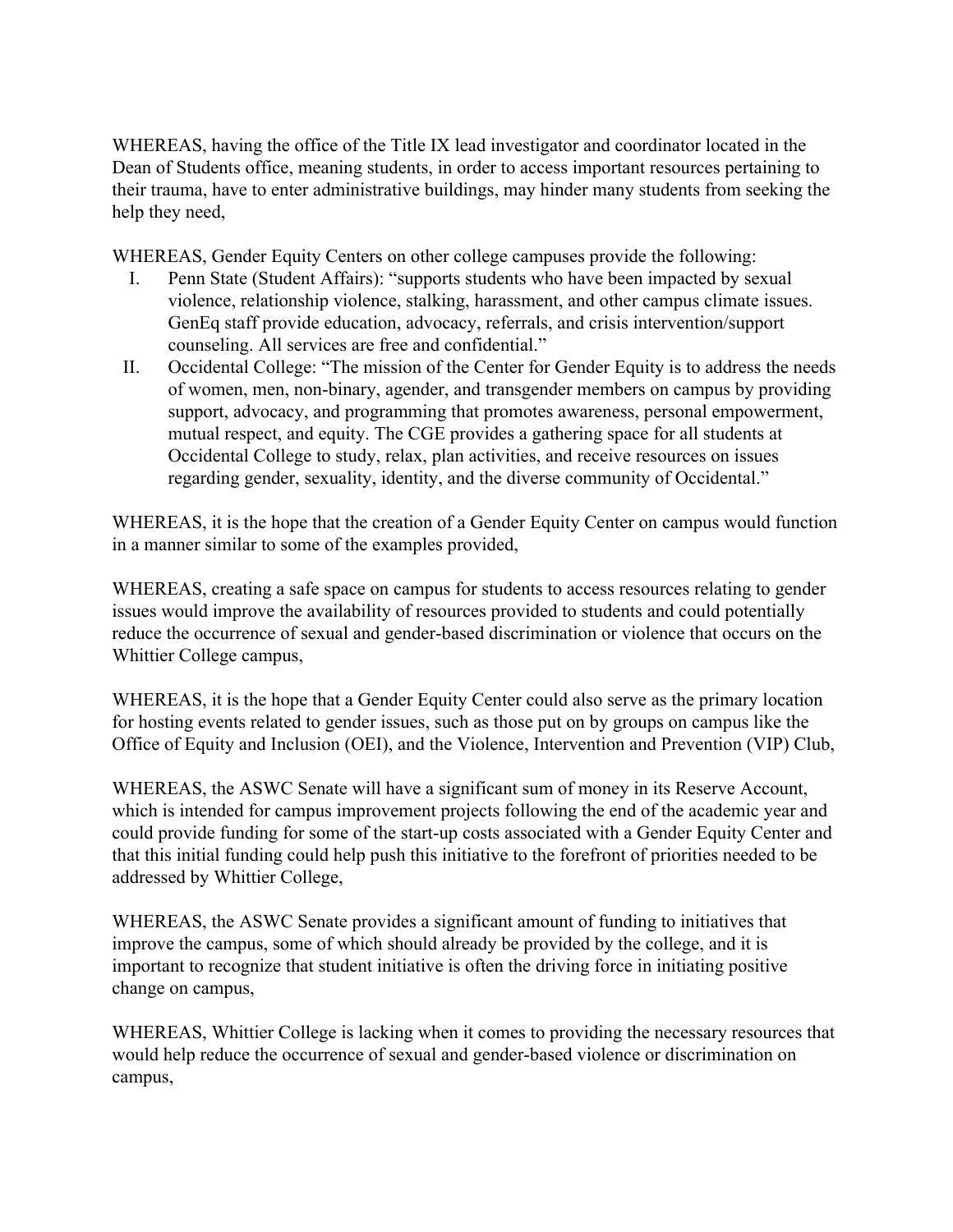LET IT BE RESOLVED, that a Gender Equity Center would be a substantial additional improvement to the campus,

LET IT BE FURTHER RESOLVED, that the persistence of forms of violence and discrimination on the basis of sex will continue to exist on campus until Whittier College makes a dedicated commitment to providing resources and funding to address this issue,

LET IT BE FURTHER RESOLVED, that the current ASWC Senate will provide \$25,000 of funding dedicated to the start-up costs associated with providing a Gender Equity Center on campus,

LET IT BE FURTHER RESOLVED, that the money allocated to the start-up costs shall not be used for any other reason,

LET IT BE FURTHER RESOLVED, that future ASWC Senate tables will continue to dedicate time and resources to establishing and maintaining a Gender Equity Center on campus, and will work with the necessary departments to ensure that this initiative is followed through to completion,

LET IT BE FURTHER RESOLVED, that both current and future ASWC Senate tables should not be the sole financial provider in establishing a Gender Equity Center on campus, and that the administration, and the Board of Trustees, will work with the ASWC Senate in providing or securing additional funding for the establishment of a Gender Equity Center,

LET IT BE FURTHER RESOLVED, that this Bill is just the beginning of the discussions related to starting a Gender Equity Center, and that it is the hope of the ASWC Senate that by providing funding for the initial start-up costs associated with running a Gender Equity Center, relevant parties will recognize the importance of this issue and contribute substantial funding to ensure that a Gender Equity Center will be established at Whittier College,

LET IT BE FURTHER RESOLVED, that starting a Gender Equity Center should not just be an ambitious aspiration but a goal that has an end-date in mind, and therefore that by the start of the 2020-2021 academic year, a Gender Equity Center will have the necessary funds to start providing resources and care to the Whittier College community,

LET IT BE FURTHER RESOLVED, that a Gender Equity Center task force should be established and consisting of ASWC Senate table members, students, faculty, staff, appropriate administrators, gender advocates, and other necessary parties, and that this task force will meet monthly throughout the 2019-2020 academic year to ensure that the initial funding provided by ASWC Senate to start a Gender Equity Center is used appropriately,

LET IT BE FURTHER RESOLVED, that a space study be conducted so as to assess the spaces on campus that could potentially host a Gender Equity Center,